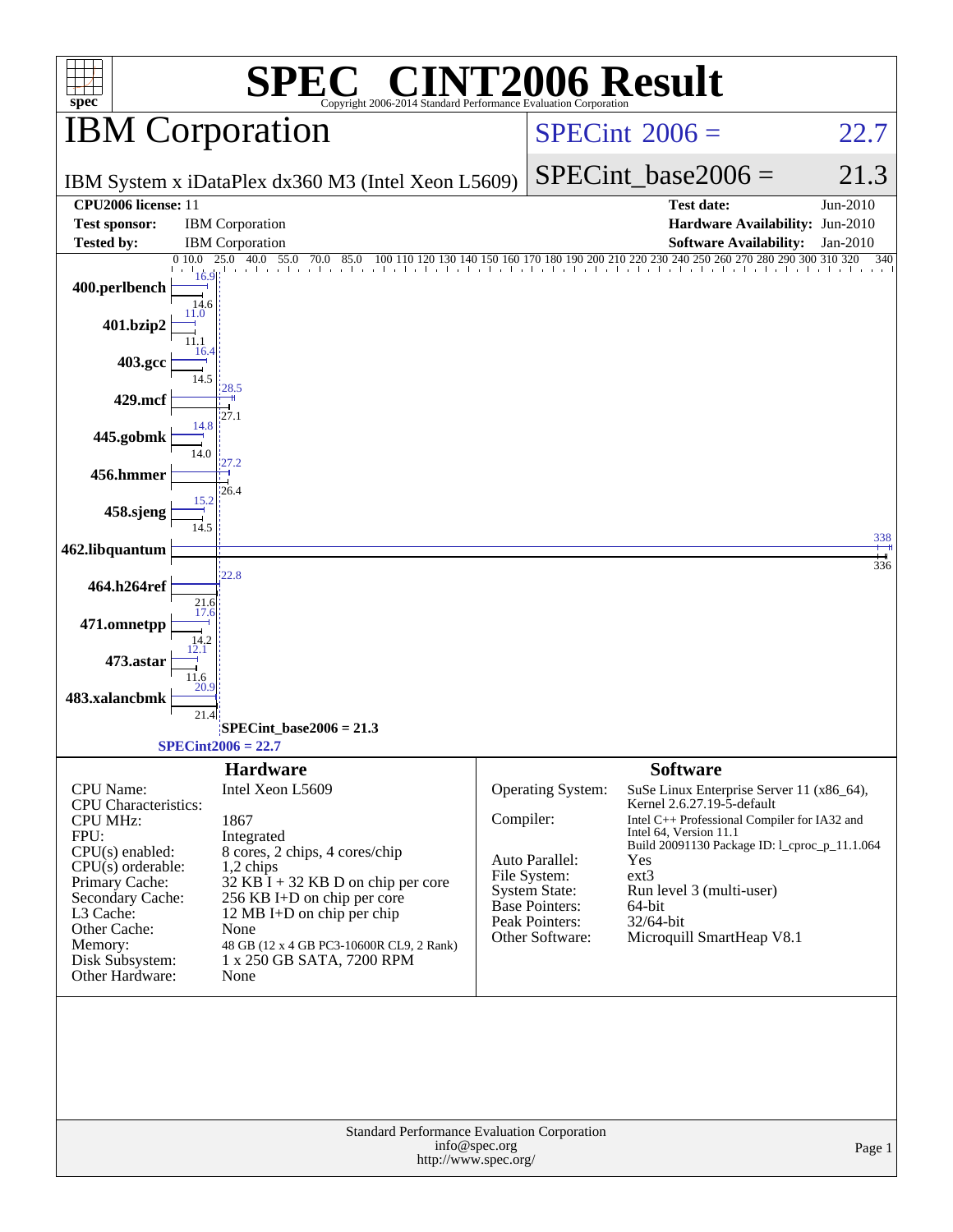

# **[SPEC CINT2006 Result](http://www.spec.org/auto/cpu2006/Docs/result-fields.html#SPECCINT2006Result)**

# IBM Corporation

#### $SPECint2006 = 22.7$  $SPECint2006 = 22.7$

IBM System x iDataPlex dx360 M3 (Intel Xeon L5609)

 $SPECTnt\_base2006 = 21.3$ 

**[CPU2006 license:](http://www.spec.org/auto/cpu2006/Docs/result-fields.html#CPU2006license)** 11 **[Test date:](http://www.spec.org/auto/cpu2006/Docs/result-fields.html#Testdate)** Jun-2010

**[Test sponsor:](http://www.spec.org/auto/cpu2006/Docs/result-fields.html#Testsponsor)** IBM Corporation **[Hardware Availability:](http://www.spec.org/auto/cpu2006/Docs/result-fields.html#HardwareAvailability)** Jun-2010 **[Tested by:](http://www.spec.org/auto/cpu2006/Docs/result-fields.html#Testedby)** IBM Corporation **[Software Availability:](http://www.spec.org/auto/cpu2006/Docs/result-fields.html#SoftwareAvailability)** Jan-2010

#### **[Results Table](http://www.spec.org/auto/cpu2006/Docs/result-fields.html#ResultsTable)**

|                                                                                                          | <b>Base</b>    |       |                |       |                |       | <b>Peak</b>    |              |                |              |                |              |  |
|----------------------------------------------------------------------------------------------------------|----------------|-------|----------------|-------|----------------|-------|----------------|--------------|----------------|--------------|----------------|--------------|--|
| <b>Benchmark</b>                                                                                         | <b>Seconds</b> | Ratio | <b>Seconds</b> | Ratio | <b>Seconds</b> | Ratio | <b>Seconds</b> | <b>Ratio</b> | <b>Seconds</b> | <b>Ratio</b> | <b>Seconds</b> | <b>Ratio</b> |  |
| $ 400.\text{perlbench}$                                                                                  | 668            | 14.6  | 667            | 14.6  | 667            | 14.7  | 575            | 17.0         | 577            | 16.9         | 576            | <b>16.9</b>  |  |
| 401.bzip2                                                                                                | 870            | 11.1  | 874            | 11.0  | 870            | 11.1  | 869            | 11.1         | 875            | 11.0         | 875            | 11.0         |  |
| $403.\text{gcc}$                                                                                         | 555            | 14.5  | 556            | 14.5  | 554            | 14.5  | 491            | 16.4         | 492            | 16.4         | 491            | 16.4         |  |
| $429$ mcf                                                                                                | 338            | 27.0  | 337            | 27.1  | 337            | 27.1  | 323            | 28.3         | <b>320</b>     | 28.5         | 309            | 29.5         |  |
| $445$ .gobmk                                                                                             | 749            | 14.0  | 750            | 14.0  | 752            | 14.0  | 706            | 14.9         | 707            | <u>14.8</u>  | 708            | 14.8         |  |
| $456.$ hmmer                                                                                             | 355            | 26.3  | 353            | 26.4  | 354            | 26.4  | 343            | 27.2         | 343            | 27.2         | 345            | 27.1         |  |
| 458 sjeng                                                                                                | 837            | 14.5  | 837            | 14.5  | 836            | 14.5  | <u>794</u>     | 15.2         | 794            | 15.2         | 795            | 15.2         |  |
| 462.libquantum                                                                                           | 61.4           | 337   | 62.2           | 333   | 61.6           | 336   | 62.2           | 333          | 61.2           | 338          | 61.0           | 339          |  |
| 464.h264ref                                                                                              | 1025           | 21.6  | 1024           | 21.6  | 1037           | 21.3  | 970            | 22.8         | 971            | 22.8         | 973            | 22.8         |  |
| $ 471$ .omnetpp                                                                                          | 442            | 14.1  | 440            | 14.2  | 438            | 14.3  | 355            | 17.6         | 354            | 17.7         | 358            | 17.5         |  |
| $473$ . astar                                                                                            | 606            | 11.6  | 606            | 11.6  | 607            | 11.6  | 580            | 12.1         | 580            | 12.1         | 580            | 12.1         |  |
| 483.xalancbmk                                                                                            | 322            | 21.4  | 323            | 21.4  | 323            | 21.4  | 329            | 21.0         | 333            | 20.7         | <b>331</b>     | 20.9         |  |
| Results appear in the order in which they were run. Bold underlined text indicates a median measurement. |                |       |                |       |                |       |                |              |                |              |                |              |  |

#### **[Platform Notes](http://www.spec.org/auto/cpu2006/Docs/result-fields.html#PlatformNotes)**

 Turbo Mode Enable Turbo Boost set to Traditional CPU C State Enable Data Reuse Disable

#### **[General Notes](http://www.spec.org/auto/cpu2006/Docs/result-fields.html#GeneralNotes)**

 Binaries were compiled on SLES 10 with Binutils 2.18.50.0.7.20080502 'ulimit -s unlimited' was used to set the stack size to unlimited prior to run OMP\_NUM\_THREADS set to number of cores KMP\_AFFINITY set to granularity=fine,scatter

## **[Base Compiler Invocation](http://www.spec.org/auto/cpu2006/Docs/result-fields.html#BaseCompilerInvocation)**

[C benchmarks](http://www.spec.org/auto/cpu2006/Docs/result-fields.html#Cbenchmarks): [icc -m64](http://www.spec.org/cpu2006/results/res2010q3/cpu2006-20100621-11797.flags.html#user_CCbase_intel_icc_64bit_f346026e86af2a669e726fe758c88044)

[C++ benchmarks:](http://www.spec.org/auto/cpu2006/Docs/result-fields.html#CXXbenchmarks) [icpc -m64](http://www.spec.org/cpu2006/results/res2010q3/cpu2006-20100621-11797.flags.html#user_CXXbase_intel_icpc_64bit_fc66a5337ce925472a5c54ad6a0de310)

> Standard Performance Evaluation Corporation [info@spec.org](mailto:info@spec.org) <http://www.spec.org/>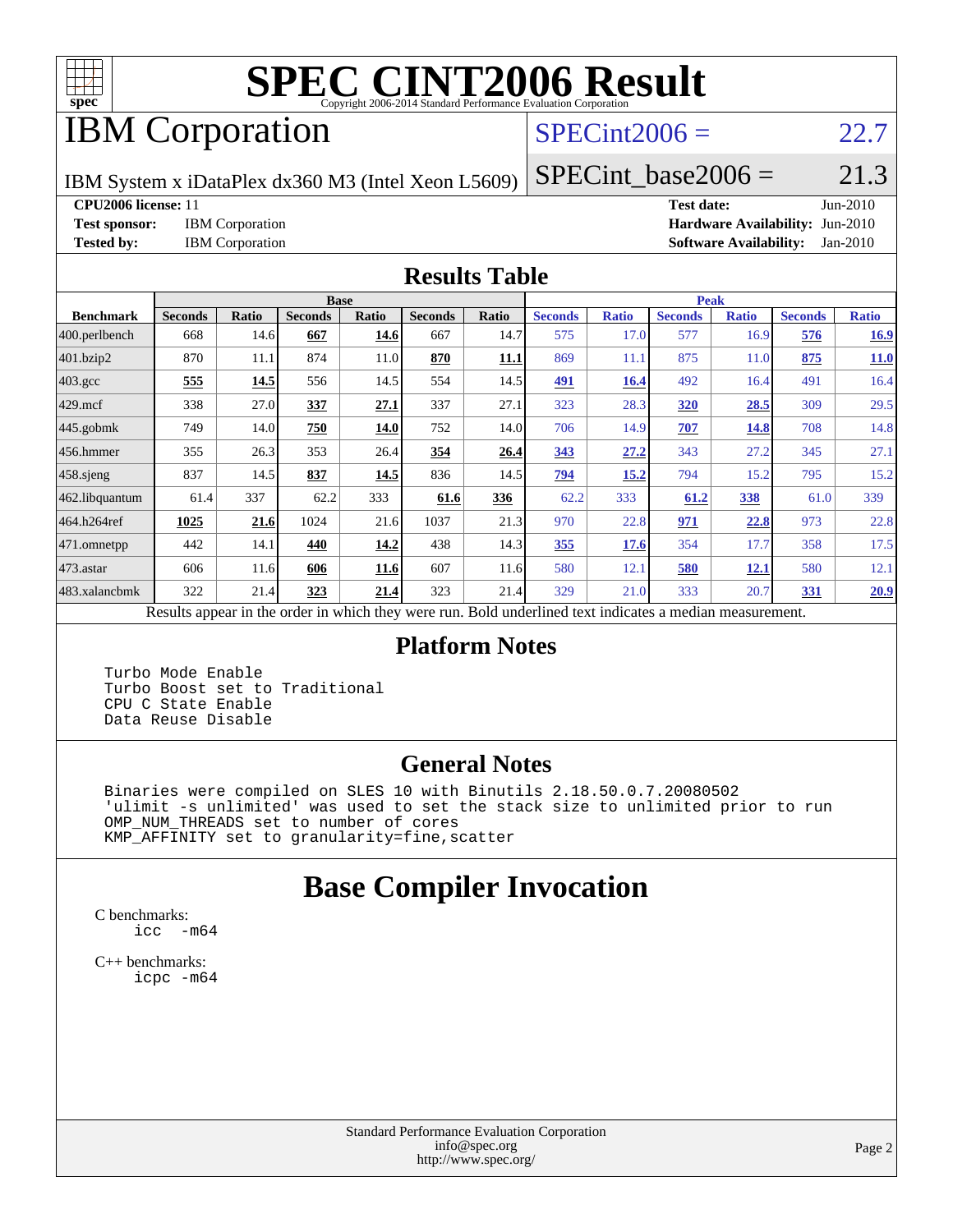

# **[SPEC CINT2006 Result](http://www.spec.org/auto/cpu2006/Docs/result-fields.html#SPECCINT2006Result)**

IBM Corporation

 $SPECint2006 = 22.7$  $SPECint2006 = 22.7$ 

IBM System x iDataPlex dx360 M3 (Intel Xeon L5609)

SPECint base2006 =  $21.3$ 

**[Test sponsor:](http://www.spec.org/auto/cpu2006/Docs/result-fields.html#Testsponsor)** IBM Corporation **[Hardware Availability:](http://www.spec.org/auto/cpu2006/Docs/result-fields.html#HardwareAvailability)** Jun-2010

**[CPU2006 license:](http://www.spec.org/auto/cpu2006/Docs/result-fields.html#CPU2006license)** 11 **[Test date:](http://www.spec.org/auto/cpu2006/Docs/result-fields.html#Testdate)** Jun-2010 **[Tested by:](http://www.spec.org/auto/cpu2006/Docs/result-fields.html#Testedby)** IBM Corporation **[Software Availability:](http://www.spec.org/auto/cpu2006/Docs/result-fields.html#SoftwareAvailability)** Jan-2010

#### **[Base Portability Flags](http://www.spec.org/auto/cpu2006/Docs/result-fields.html#BasePortabilityFlags)**

 400.perlbench: [-DSPEC\\_CPU\\_LP64](http://www.spec.org/cpu2006/results/res2010q3/cpu2006-20100621-11797.flags.html#b400.perlbench_basePORTABILITY_DSPEC_CPU_LP64) [-DSPEC\\_CPU\\_LINUX\\_X64](http://www.spec.org/cpu2006/results/res2010q3/cpu2006-20100621-11797.flags.html#b400.perlbench_baseCPORTABILITY_DSPEC_CPU_LINUX_X64) 401.bzip2: [-DSPEC\\_CPU\\_LP64](http://www.spec.org/cpu2006/results/res2010q3/cpu2006-20100621-11797.flags.html#suite_basePORTABILITY401_bzip2_DSPEC_CPU_LP64) 403.gcc: [-DSPEC\\_CPU\\_LP64](http://www.spec.org/cpu2006/results/res2010q3/cpu2006-20100621-11797.flags.html#suite_basePORTABILITY403_gcc_DSPEC_CPU_LP64) 429.mcf: [-DSPEC\\_CPU\\_LP64](http://www.spec.org/cpu2006/results/res2010q3/cpu2006-20100621-11797.flags.html#suite_basePORTABILITY429_mcf_DSPEC_CPU_LP64) 445.gobmk: [-DSPEC\\_CPU\\_LP64](http://www.spec.org/cpu2006/results/res2010q3/cpu2006-20100621-11797.flags.html#suite_basePORTABILITY445_gobmk_DSPEC_CPU_LP64) 456.hmmer: [-DSPEC\\_CPU\\_LP64](http://www.spec.org/cpu2006/results/res2010q3/cpu2006-20100621-11797.flags.html#suite_basePORTABILITY456_hmmer_DSPEC_CPU_LP64) 458.sjeng: [-DSPEC\\_CPU\\_LP64](http://www.spec.org/cpu2006/results/res2010q3/cpu2006-20100621-11797.flags.html#suite_basePORTABILITY458_sjeng_DSPEC_CPU_LP64) 462.libquantum: [-DSPEC\\_CPU\\_LP64](http://www.spec.org/cpu2006/results/res2010q3/cpu2006-20100621-11797.flags.html#suite_basePORTABILITY462_libquantum_DSPEC_CPU_LP64) [-DSPEC\\_CPU\\_LINUX](http://www.spec.org/cpu2006/results/res2010q3/cpu2006-20100621-11797.flags.html#b462.libquantum_baseCPORTABILITY_DSPEC_CPU_LINUX) 464.h264ref: [-DSPEC\\_CPU\\_LP64](http://www.spec.org/cpu2006/results/res2010q3/cpu2006-20100621-11797.flags.html#suite_basePORTABILITY464_h264ref_DSPEC_CPU_LP64) 471.omnetpp: [-DSPEC\\_CPU\\_LP64](http://www.spec.org/cpu2006/results/res2010q3/cpu2006-20100621-11797.flags.html#suite_basePORTABILITY471_omnetpp_DSPEC_CPU_LP64) 473.astar: [-DSPEC\\_CPU\\_LP64](http://www.spec.org/cpu2006/results/res2010q3/cpu2006-20100621-11797.flags.html#suite_basePORTABILITY473_astar_DSPEC_CPU_LP64) 483.xalancbmk: [-DSPEC\\_CPU\\_LP64](http://www.spec.org/cpu2006/results/res2010q3/cpu2006-20100621-11797.flags.html#suite_basePORTABILITY483_xalancbmk_DSPEC_CPU_LP64) [-DSPEC\\_CPU\\_LINUX](http://www.spec.org/cpu2006/results/res2010q3/cpu2006-20100621-11797.flags.html#b483.xalancbmk_baseCXXPORTABILITY_DSPEC_CPU_LINUX)

#### **[Base Optimization Flags](http://www.spec.org/auto/cpu2006/Docs/result-fields.html#BaseOptimizationFlags)**

[C benchmarks](http://www.spec.org/auto/cpu2006/Docs/result-fields.html#Cbenchmarks):

[-xSSE4.2](http://www.spec.org/cpu2006/results/res2010q3/cpu2006-20100621-11797.flags.html#user_CCbase_f-xSSE42_f91528193cf0b216347adb8b939d4107) [-ipo](http://www.spec.org/cpu2006/results/res2010q3/cpu2006-20100621-11797.flags.html#user_CCbase_f-ipo) [-O3](http://www.spec.org/cpu2006/results/res2010q3/cpu2006-20100621-11797.flags.html#user_CCbase_f-O3) [-no-prec-div](http://www.spec.org/cpu2006/results/res2010q3/cpu2006-20100621-11797.flags.html#user_CCbase_f-no-prec-div) [-static](http://www.spec.org/cpu2006/results/res2010q3/cpu2006-20100621-11797.flags.html#user_CCbase_f-static) [-parallel](http://www.spec.org/cpu2006/results/res2010q3/cpu2006-20100621-11797.flags.html#user_CCbase_f-parallel) [-opt-prefetch](http://www.spec.org/cpu2006/results/res2010q3/cpu2006-20100621-11797.flags.html#user_CCbase_f-opt-prefetch)

[C++ benchmarks:](http://www.spec.org/auto/cpu2006/Docs/result-fields.html#CXXbenchmarks)

[-xSSE4.2](http://www.spec.org/cpu2006/results/res2010q3/cpu2006-20100621-11797.flags.html#user_CXXbase_f-xSSE42_f91528193cf0b216347adb8b939d4107) [-ipo](http://www.spec.org/cpu2006/results/res2010q3/cpu2006-20100621-11797.flags.html#user_CXXbase_f-ipo) [-O3](http://www.spec.org/cpu2006/results/res2010q3/cpu2006-20100621-11797.flags.html#user_CXXbase_f-O3) [-no-prec-div](http://www.spec.org/cpu2006/results/res2010q3/cpu2006-20100621-11797.flags.html#user_CXXbase_f-no-prec-div) [-opt-prefetch](http://www.spec.org/cpu2006/results/res2010q3/cpu2006-20100621-11797.flags.html#user_CXXbase_f-opt-prefetch) [-Wl,-z,muldefs](http://www.spec.org/cpu2006/results/res2010q3/cpu2006-20100621-11797.flags.html#user_CXXbase_link_force_multiple1_74079c344b956b9658436fd1b6dd3a8a) [-L/home/cmplr/usr3/alrahate/cpu2006.1.1.ic11.1/libic11.1-64bit -lsmartheap64](http://www.spec.org/cpu2006/results/res2010q3/cpu2006-20100621-11797.flags.html#user_CXXbase_SmartHeap64_e2306cda84805d1ab360117a79ff779c)

#### **[Base Other Flags](http://www.spec.org/auto/cpu2006/Docs/result-fields.html#BaseOtherFlags)**

[C benchmarks](http://www.spec.org/auto/cpu2006/Docs/result-fields.html#Cbenchmarks):

403.gcc: [-Dalloca=\\_alloca](http://www.spec.org/cpu2006/results/res2010q3/cpu2006-20100621-11797.flags.html#b403.gcc_baseEXTRA_CFLAGS_Dalloca_be3056838c12de2578596ca5467af7f3)

### **[Peak Compiler Invocation](http://www.spec.org/auto/cpu2006/Docs/result-fields.html#PeakCompilerInvocation)**

[C benchmarks \(except as noted below\)](http://www.spec.org/auto/cpu2006/Docs/result-fields.html#Cbenchmarksexceptasnotedbelow):

icc  $-m64$ 

400.perlbench: [icc -m32](http://www.spec.org/cpu2006/results/res2010q3/cpu2006-20100621-11797.flags.html#user_peakCCLD400_perlbench_intel_icc_32bit_a6a621f8d50482236b970c6ac5f55f93)

429.mcf: [icc -m32](http://www.spec.org/cpu2006/results/res2010q3/cpu2006-20100621-11797.flags.html#user_peakCCLD429_mcf_intel_icc_32bit_a6a621f8d50482236b970c6ac5f55f93)

445.gobmk: [icc -m32](http://www.spec.org/cpu2006/results/res2010q3/cpu2006-20100621-11797.flags.html#user_peakCCLD445_gobmk_intel_icc_32bit_a6a621f8d50482236b970c6ac5f55f93)

464.h264ref: [icc -m32](http://www.spec.org/cpu2006/results/res2010q3/cpu2006-20100621-11797.flags.html#user_peakCCLD464_h264ref_intel_icc_32bit_a6a621f8d50482236b970c6ac5f55f93)

[C++ benchmarks \(except as noted below\):](http://www.spec.org/auto/cpu2006/Docs/result-fields.html#CXXbenchmarksexceptasnotedbelow) [icpc -m32](http://www.spec.org/cpu2006/results/res2010q3/cpu2006-20100621-11797.flags.html#user_CXXpeak_intel_icpc_32bit_4e5a5ef1a53fd332b3c49e69c3330699)

Continued on next page

Standard Performance Evaluation Corporation [info@spec.org](mailto:info@spec.org) <http://www.spec.org/>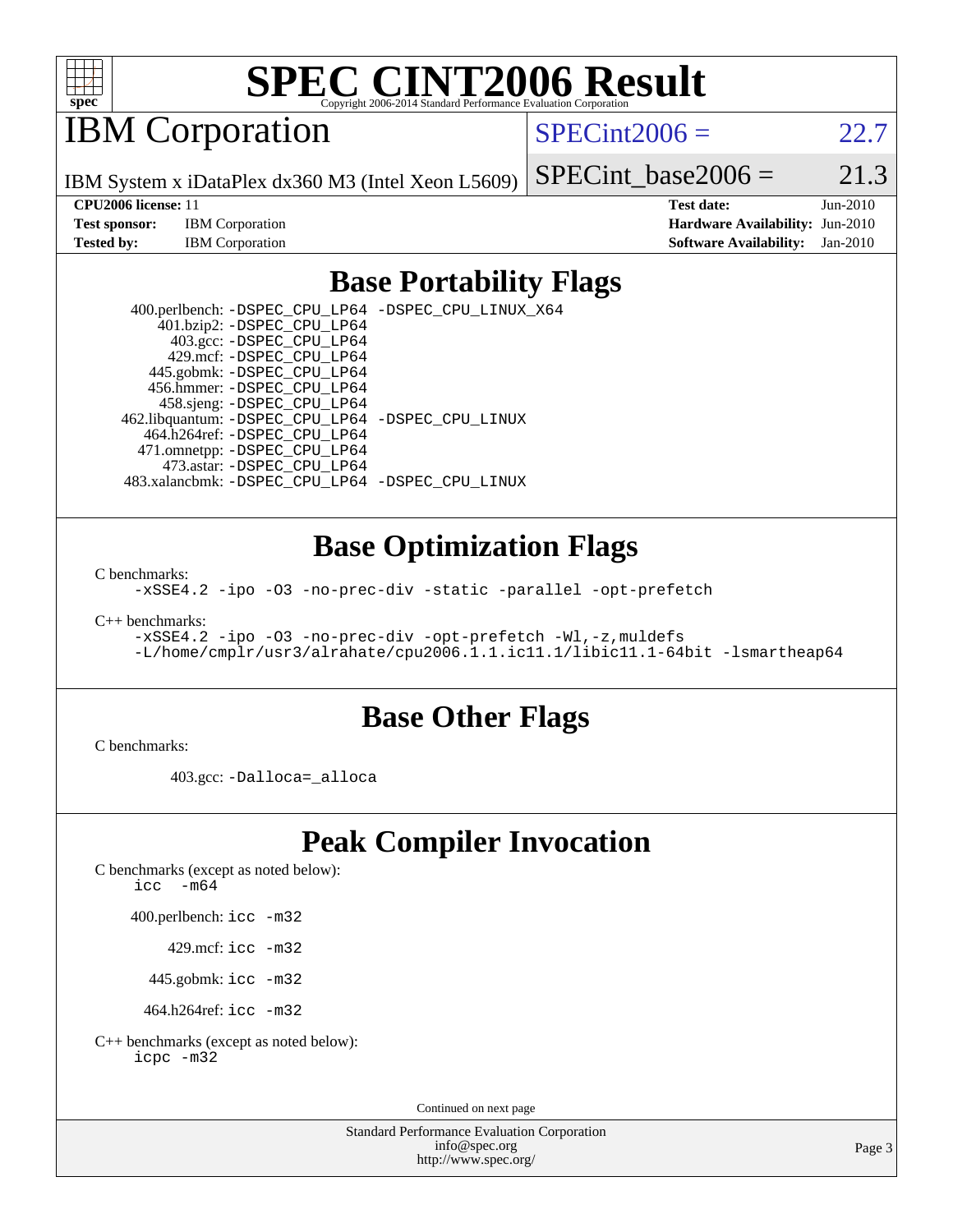

# **[SPEC CINT2006 Result](http://www.spec.org/auto/cpu2006/Docs/result-fields.html#SPECCINT2006Result)**

IBM Corporation

 $SPECint2006 = 22.7$  $SPECint2006 = 22.7$ 

IBM System x iDataPlex dx360 M3 (Intel Xeon L5609)

SPECint base2006 =  $21.3$ 

**[Test sponsor:](http://www.spec.org/auto/cpu2006/Docs/result-fields.html#Testsponsor)** IBM Corporation **[Hardware Availability:](http://www.spec.org/auto/cpu2006/Docs/result-fields.html#HardwareAvailability)** Jun-2010

**[CPU2006 license:](http://www.spec.org/auto/cpu2006/Docs/result-fields.html#CPU2006license)** 11 **[Test date:](http://www.spec.org/auto/cpu2006/Docs/result-fields.html#Testdate)** Jun-2010 **[Tested by:](http://www.spec.org/auto/cpu2006/Docs/result-fields.html#Testedby)** IBM Corporation **[Software Availability:](http://www.spec.org/auto/cpu2006/Docs/result-fields.html#SoftwareAvailability)** Jan-2010

## **[Peak Compiler Invocation \(Continued\)](http://www.spec.org/auto/cpu2006/Docs/result-fields.html#PeakCompilerInvocation)**

473.astar: [icpc -m64](http://www.spec.org/cpu2006/results/res2010q3/cpu2006-20100621-11797.flags.html#user_peakCXXLD473_astar_intel_icpc_64bit_fc66a5337ce925472a5c54ad6a0de310)

#### **[Peak Portability Flags](http://www.spec.org/auto/cpu2006/Docs/result-fields.html#PeakPortabilityFlags)**

 400.perlbench: [-DSPEC\\_CPU\\_LINUX\\_IA32](http://www.spec.org/cpu2006/results/res2010q3/cpu2006-20100621-11797.flags.html#b400.perlbench_peakCPORTABILITY_DSPEC_CPU_LINUX_IA32) 401.bzip2: [-DSPEC\\_CPU\\_LP64](http://www.spec.org/cpu2006/results/res2010q3/cpu2006-20100621-11797.flags.html#suite_peakPORTABILITY401_bzip2_DSPEC_CPU_LP64)

 403.gcc: [-DSPEC\\_CPU\\_LP64](http://www.spec.org/cpu2006/results/res2010q3/cpu2006-20100621-11797.flags.html#suite_peakPORTABILITY403_gcc_DSPEC_CPU_LP64) 456.hmmer: [-DSPEC\\_CPU\\_LP64](http://www.spec.org/cpu2006/results/res2010q3/cpu2006-20100621-11797.flags.html#suite_peakPORTABILITY456_hmmer_DSPEC_CPU_LP64) 458.sjeng: [-DSPEC\\_CPU\\_LP64](http://www.spec.org/cpu2006/results/res2010q3/cpu2006-20100621-11797.flags.html#suite_peakPORTABILITY458_sjeng_DSPEC_CPU_LP64) 462.libquantum: [-DSPEC\\_CPU\\_LP64](http://www.spec.org/cpu2006/results/res2010q3/cpu2006-20100621-11797.flags.html#suite_peakPORTABILITY462_libquantum_DSPEC_CPU_LP64) [-DSPEC\\_CPU\\_LINUX](http://www.spec.org/cpu2006/results/res2010q3/cpu2006-20100621-11797.flags.html#b462.libquantum_peakCPORTABILITY_DSPEC_CPU_LINUX) 473.astar: [-DSPEC\\_CPU\\_LP64](http://www.spec.org/cpu2006/results/res2010q3/cpu2006-20100621-11797.flags.html#suite_peakPORTABILITY473_astar_DSPEC_CPU_LP64) 483.xalancbmk: [-DSPEC\\_CPU\\_LINUX](http://www.spec.org/cpu2006/results/res2010q3/cpu2006-20100621-11797.flags.html#b483.xalancbmk_peakCXXPORTABILITY_DSPEC_CPU_LINUX)

### **[Peak Optimization Flags](http://www.spec.org/auto/cpu2006/Docs/result-fields.html#PeakOptimizationFlags)**

[C benchmarks](http://www.spec.org/auto/cpu2006/Docs/result-fields.html#Cbenchmarks):

 400.perlbench: [-xSSE4.2](http://www.spec.org/cpu2006/results/res2010q3/cpu2006-20100621-11797.flags.html#user_peakPASS2_CFLAGSPASS2_LDCFLAGS400_perlbench_f-xSSE42_f91528193cf0b216347adb8b939d4107)(pass 2) [-prof-gen](http://www.spec.org/cpu2006/results/res2010q3/cpu2006-20100621-11797.flags.html#user_peakPASS1_CFLAGSPASS1_LDCFLAGS400_perlbench_prof_gen_e43856698f6ca7b7e442dfd80e94a8fc)(pass 1) [-ipo](http://www.spec.org/cpu2006/results/res2010q3/cpu2006-20100621-11797.flags.html#user_peakPASS2_CFLAGSPASS2_LDCFLAGS400_perlbench_f-ipo)(pass 2) [-O3](http://www.spec.org/cpu2006/results/res2010q3/cpu2006-20100621-11797.flags.html#user_peakPASS2_CFLAGSPASS2_LDCFLAGS400_perlbench_f-O3)(pass 2) [-no-prec-div](http://www.spec.org/cpu2006/results/res2010q3/cpu2006-20100621-11797.flags.html#user_peakPASS2_CFLAGSPASS2_LDCFLAGS400_perlbench_f-no-prec-div)(pass 2) [-static](http://www.spec.org/cpu2006/results/res2010q3/cpu2006-20100621-11797.flags.html#user_peakPASS2_CFLAGSPASS2_LDCFLAGS400_perlbench_f-static)(pass 2) [-prof-use](http://www.spec.org/cpu2006/results/res2010q3/cpu2006-20100621-11797.flags.html#user_peakPASS2_CFLAGSPASS2_LDCFLAGS400_perlbench_prof_use_bccf7792157ff70d64e32fe3e1250b55)(pass 2) [-ansi-alias](http://www.spec.org/cpu2006/results/res2010q3/cpu2006-20100621-11797.flags.html#user_peakCOPTIMIZE400_perlbench_f-ansi-alias) [-opt-prefetch](http://www.spec.org/cpu2006/results/res2010q3/cpu2006-20100621-11797.flags.html#user_peakCOPTIMIZE400_perlbench_f-opt-prefetch) 401.bzip2: [-xSSE4.2](http://www.spec.org/cpu2006/results/res2010q3/cpu2006-20100621-11797.flags.html#user_peakPASS2_CFLAGSPASS2_LDCFLAGS401_bzip2_f-xSSE42_f91528193cf0b216347adb8b939d4107)(pass 2) [-prof-gen](http://www.spec.org/cpu2006/results/res2010q3/cpu2006-20100621-11797.flags.html#user_peakPASS1_CFLAGSPASS1_LDCFLAGS401_bzip2_prof_gen_e43856698f6ca7b7e442dfd80e94a8fc)(pass 1) [-ipo](http://www.spec.org/cpu2006/results/res2010q3/cpu2006-20100621-11797.flags.html#user_peakPASS2_CFLAGSPASS2_LDCFLAGS401_bzip2_f-ipo)(pass 2) [-O3](http://www.spec.org/cpu2006/results/res2010q3/cpu2006-20100621-11797.flags.html#user_peakPASS2_CFLAGSPASS2_LDCFLAGS401_bzip2_f-O3)(pass 2) [-no-prec-div](http://www.spec.org/cpu2006/results/res2010q3/cpu2006-20100621-11797.flags.html#user_peakCOPTIMIZEPASS2_CFLAGSPASS2_LDCFLAGS401_bzip2_f-no-prec-div) [-static](http://www.spec.org/cpu2006/results/res2010q3/cpu2006-20100621-11797.flags.html#user_peakPASS2_CFLAGSPASS2_LDCFLAGS401_bzip2_f-static)(pass 2) [-prof-use](http://www.spec.org/cpu2006/results/res2010q3/cpu2006-20100621-11797.flags.html#user_peakPASS2_CFLAGSPASS2_LDCFLAGS401_bzip2_prof_use_bccf7792157ff70d64e32fe3e1250b55)(pass 2) [-auto-ilp32](http://www.spec.org/cpu2006/results/res2010q3/cpu2006-20100621-11797.flags.html#user_peakCOPTIMIZE401_bzip2_f-auto-ilp32) [-opt-prefetch](http://www.spec.org/cpu2006/results/res2010q3/cpu2006-20100621-11797.flags.html#user_peakCOPTIMIZE401_bzip2_f-opt-prefetch) [-ansi-alias](http://www.spec.org/cpu2006/results/res2010q3/cpu2006-20100621-11797.flags.html#user_peakCOPTIMIZE401_bzip2_f-ansi-alias) 403.gcc: [-xSSE4.2](http://www.spec.org/cpu2006/results/res2010q3/cpu2006-20100621-11797.flags.html#user_peakCOPTIMIZE403_gcc_f-xSSE42_f91528193cf0b216347adb8b939d4107) [-ipo](http://www.spec.org/cpu2006/results/res2010q3/cpu2006-20100621-11797.flags.html#user_peakCOPTIMIZE403_gcc_f-ipo) [-O3](http://www.spec.org/cpu2006/results/res2010q3/cpu2006-20100621-11797.flags.html#user_peakCOPTIMIZE403_gcc_f-O3) [-no-prec-div](http://www.spec.org/cpu2006/results/res2010q3/cpu2006-20100621-11797.flags.html#user_peakCOPTIMIZE403_gcc_f-no-prec-div) [-static](http://www.spec.org/cpu2006/results/res2010q3/cpu2006-20100621-11797.flags.html#user_peakCOPTIMIZE403_gcc_f-static) [-inline-calloc](http://www.spec.org/cpu2006/results/res2010q3/cpu2006-20100621-11797.flags.html#user_peakCOPTIMIZE403_gcc_f-inline-calloc) [-opt-malloc-options=3](http://www.spec.org/cpu2006/results/res2010q3/cpu2006-20100621-11797.flags.html#user_peakCOPTIMIZE403_gcc_f-opt-malloc-options_13ab9b803cf986b4ee62f0a5998c2238) [-auto-ilp32](http://www.spec.org/cpu2006/results/res2010q3/cpu2006-20100621-11797.flags.html#user_peakCOPTIMIZE403_gcc_f-auto-ilp32) 429.mcf: [-xSSE4.2](http://www.spec.org/cpu2006/results/res2010q3/cpu2006-20100621-11797.flags.html#user_peakCOPTIMIZE429_mcf_f-xSSE42_f91528193cf0b216347adb8b939d4107) [-ipo](http://www.spec.org/cpu2006/results/res2010q3/cpu2006-20100621-11797.flags.html#user_peakCOPTIMIZE429_mcf_f-ipo) [-O3](http://www.spec.org/cpu2006/results/res2010q3/cpu2006-20100621-11797.flags.html#user_peakCOPTIMIZE429_mcf_f-O3) [-no-prec-div](http://www.spec.org/cpu2006/results/res2010q3/cpu2006-20100621-11797.flags.html#user_peakCOPTIMIZE429_mcf_f-no-prec-div) [-static](http://www.spec.org/cpu2006/results/res2010q3/cpu2006-20100621-11797.flags.html#user_peakCOPTIMIZE429_mcf_f-static) [-opt-prefetch](http://www.spec.org/cpu2006/results/res2010q3/cpu2006-20100621-11797.flags.html#user_peakCOPTIMIZE429_mcf_f-opt-prefetch) 445.gobmk: [-xSSE4.2](http://www.spec.org/cpu2006/results/res2010q3/cpu2006-20100621-11797.flags.html#user_peakPASS2_CFLAGSPASS2_LDCFLAGS445_gobmk_f-xSSE42_f91528193cf0b216347adb8b939d4107)(pass 2) [-prof-gen](http://www.spec.org/cpu2006/results/res2010q3/cpu2006-20100621-11797.flags.html#user_peakPASS1_CFLAGSPASS1_LDCFLAGS445_gobmk_prof_gen_e43856698f6ca7b7e442dfd80e94a8fc)(pass 1) [-prof-use](http://www.spec.org/cpu2006/results/res2010q3/cpu2006-20100621-11797.flags.html#user_peakPASS2_CFLAGSPASS2_LDCFLAGS445_gobmk_prof_use_bccf7792157ff70d64e32fe3e1250b55)(pass 2) [-O2](http://www.spec.org/cpu2006/results/res2010q3/cpu2006-20100621-11797.flags.html#user_peakCOPTIMIZE445_gobmk_f-O2) [-ipo](http://www.spec.org/cpu2006/results/res2010q3/cpu2006-20100621-11797.flags.html#user_peakCOPTIMIZE445_gobmk_f-ipo) [-no-prec-div](http://www.spec.org/cpu2006/results/res2010q3/cpu2006-20100621-11797.flags.html#user_peakCOPTIMIZE445_gobmk_f-no-prec-div) [-ansi-alias](http://www.spec.org/cpu2006/results/res2010q3/cpu2006-20100621-11797.flags.html#user_peakCOPTIMIZE445_gobmk_f-ansi-alias) 456.hmmer: [-xSSE4.2](http://www.spec.org/cpu2006/results/res2010q3/cpu2006-20100621-11797.flags.html#user_peakCOPTIMIZE456_hmmer_f-xSSE42_f91528193cf0b216347adb8b939d4107) [-ipo](http://www.spec.org/cpu2006/results/res2010q3/cpu2006-20100621-11797.flags.html#user_peakCOPTIMIZE456_hmmer_f-ipo) [-O3](http://www.spec.org/cpu2006/results/res2010q3/cpu2006-20100621-11797.flags.html#user_peakCOPTIMIZE456_hmmer_f-O3) [-no-prec-div](http://www.spec.org/cpu2006/results/res2010q3/cpu2006-20100621-11797.flags.html#user_peakCOPTIMIZE456_hmmer_f-no-prec-div) [-static](http://www.spec.org/cpu2006/results/res2010q3/cpu2006-20100621-11797.flags.html#user_peakCOPTIMIZE456_hmmer_f-static) [-unroll2](http://www.spec.org/cpu2006/results/res2010q3/cpu2006-20100621-11797.flags.html#user_peakCOPTIMIZE456_hmmer_f-unroll_784dae83bebfb236979b41d2422d7ec2) [-ansi-alias](http://www.spec.org/cpu2006/results/res2010q3/cpu2006-20100621-11797.flags.html#user_peakCOPTIMIZE456_hmmer_f-ansi-alias) [-auto-ilp32](http://www.spec.org/cpu2006/results/res2010q3/cpu2006-20100621-11797.flags.html#user_peakCOPTIMIZE456_hmmer_f-auto-ilp32) 458.sjeng: [-xSSE4.2](http://www.spec.org/cpu2006/results/res2010q3/cpu2006-20100621-11797.flags.html#user_peakPASS2_CFLAGSPASS2_LDCFLAGS458_sjeng_f-xSSE42_f91528193cf0b216347adb8b939d4107)(pass 2) [-prof-gen](http://www.spec.org/cpu2006/results/res2010q3/cpu2006-20100621-11797.flags.html#user_peakPASS1_CFLAGSPASS1_LDCFLAGS458_sjeng_prof_gen_e43856698f6ca7b7e442dfd80e94a8fc)(pass 1) [-ipo](http://www.spec.org/cpu2006/results/res2010q3/cpu2006-20100621-11797.flags.html#user_peakPASS2_CFLAGSPASS2_LDCFLAGS458_sjeng_f-ipo)(pass 2) [-O3](http://www.spec.org/cpu2006/results/res2010q3/cpu2006-20100621-11797.flags.html#user_peakPASS2_CFLAGSPASS2_LDCFLAGS458_sjeng_f-O3)(pass 2) [-no-prec-div](http://www.spec.org/cpu2006/results/res2010q3/cpu2006-20100621-11797.flags.html#user_peakPASS2_CFLAGSPASS2_LDCFLAGS458_sjeng_f-no-prec-div)(pass 2) [-static](http://www.spec.org/cpu2006/results/res2010q3/cpu2006-20100621-11797.flags.html#user_peakPASS2_CFLAGSPASS2_LDCFLAGS458_sjeng_f-static)(pass 2) [-prof-use](http://www.spec.org/cpu2006/results/res2010q3/cpu2006-20100621-11797.flags.html#user_peakPASS2_CFLAGSPASS2_LDCFLAGS458_sjeng_prof_use_bccf7792157ff70d64e32fe3e1250b55)(pass 2) [-unroll4](http://www.spec.org/cpu2006/results/res2010q3/cpu2006-20100621-11797.flags.html#user_peakCOPTIMIZE458_sjeng_f-unroll_4e5e4ed65b7fd20bdcd365bec371b81f) 462.libquantum: [-xSSE4.2](http://www.spec.org/cpu2006/results/res2010q3/cpu2006-20100621-11797.flags.html#user_peakCOPTIMIZE462_libquantum_f-xSSE42_f91528193cf0b216347adb8b939d4107) [-ipo](http://www.spec.org/cpu2006/results/res2010q3/cpu2006-20100621-11797.flags.html#user_peakCOPTIMIZE462_libquantum_f-ipo) [-O3](http://www.spec.org/cpu2006/results/res2010q3/cpu2006-20100621-11797.flags.html#user_peakCOPTIMIZE462_libquantum_f-O3) [-no-prec-div](http://www.spec.org/cpu2006/results/res2010q3/cpu2006-20100621-11797.flags.html#user_peakCOPTIMIZE462_libquantum_f-no-prec-div) [-static](http://www.spec.org/cpu2006/results/res2010q3/cpu2006-20100621-11797.flags.html#user_peakCOPTIMIZE462_libquantum_f-static) [-parallel](http://www.spec.org/cpu2006/results/res2010q3/cpu2006-20100621-11797.flags.html#user_peakCOPTIMIZE462_libquantum_f-parallel) [-opt-prefetch](http://www.spec.org/cpu2006/results/res2010q3/cpu2006-20100621-11797.flags.html#user_peakCOPTIMIZE462_libquantum_f-opt-prefetch) [-par-schedule-static=32768](http://www.spec.org/cpu2006/results/res2010q3/cpu2006-20100621-11797.flags.html#user_peakCOPTIMIZE462_libquantum_f-par-schedule_9386bcd99ba64e99ee01d1aafefddd14) [-ansi-alias](http://www.spec.org/cpu2006/results/res2010q3/cpu2006-20100621-11797.flags.html#user_peakCOPTIMIZE462_libquantum_f-ansi-alias) 464.h264ref: [-xSSE4.2](http://www.spec.org/cpu2006/results/res2010q3/cpu2006-20100621-11797.flags.html#user_peakPASS2_CFLAGSPASS2_LDCFLAGS464_h264ref_f-xSSE42_f91528193cf0b216347adb8b939d4107)(pass 2) [-prof-gen](http://www.spec.org/cpu2006/results/res2010q3/cpu2006-20100621-11797.flags.html#user_peakPASS1_CFLAGSPASS1_LDCFLAGS464_h264ref_prof_gen_e43856698f6ca7b7e442dfd80e94a8fc)(pass 1) [-ipo](http://www.spec.org/cpu2006/results/res2010q3/cpu2006-20100621-11797.flags.html#user_peakPASS2_CFLAGSPASS2_LDCFLAGS464_h264ref_f-ipo)(pass 2) [-O3](http://www.spec.org/cpu2006/results/res2010q3/cpu2006-20100621-11797.flags.html#user_peakPASS2_CFLAGSPASS2_LDCFLAGS464_h264ref_f-O3)(pass 2) [-no-prec-div](http://www.spec.org/cpu2006/results/res2010q3/cpu2006-20100621-11797.flags.html#user_peakPASS2_CFLAGSPASS2_LDCFLAGS464_h264ref_f-no-prec-div)(pass 2) [-static](http://www.spec.org/cpu2006/results/res2010q3/cpu2006-20100621-11797.flags.html#user_peakPASS2_CFLAGSPASS2_LDCFLAGS464_h264ref_f-static)(pass 2) [-prof-use](http://www.spec.org/cpu2006/results/res2010q3/cpu2006-20100621-11797.flags.html#user_peakPASS2_CFLAGSPASS2_LDCFLAGS464_h264ref_prof_use_bccf7792157ff70d64e32fe3e1250b55)(pass 2) [-unroll2](http://www.spec.org/cpu2006/results/res2010q3/cpu2006-20100621-11797.flags.html#user_peakCOPTIMIZE464_h264ref_f-unroll_784dae83bebfb236979b41d2422d7ec2) [-ansi-alias](http://www.spec.org/cpu2006/results/res2010q3/cpu2006-20100621-11797.flags.html#user_peakCOPTIMIZE464_h264ref_f-ansi-alias)

Continued on next page

Standard Performance Evaluation Corporation [info@spec.org](mailto:info@spec.org) <http://www.spec.org/>